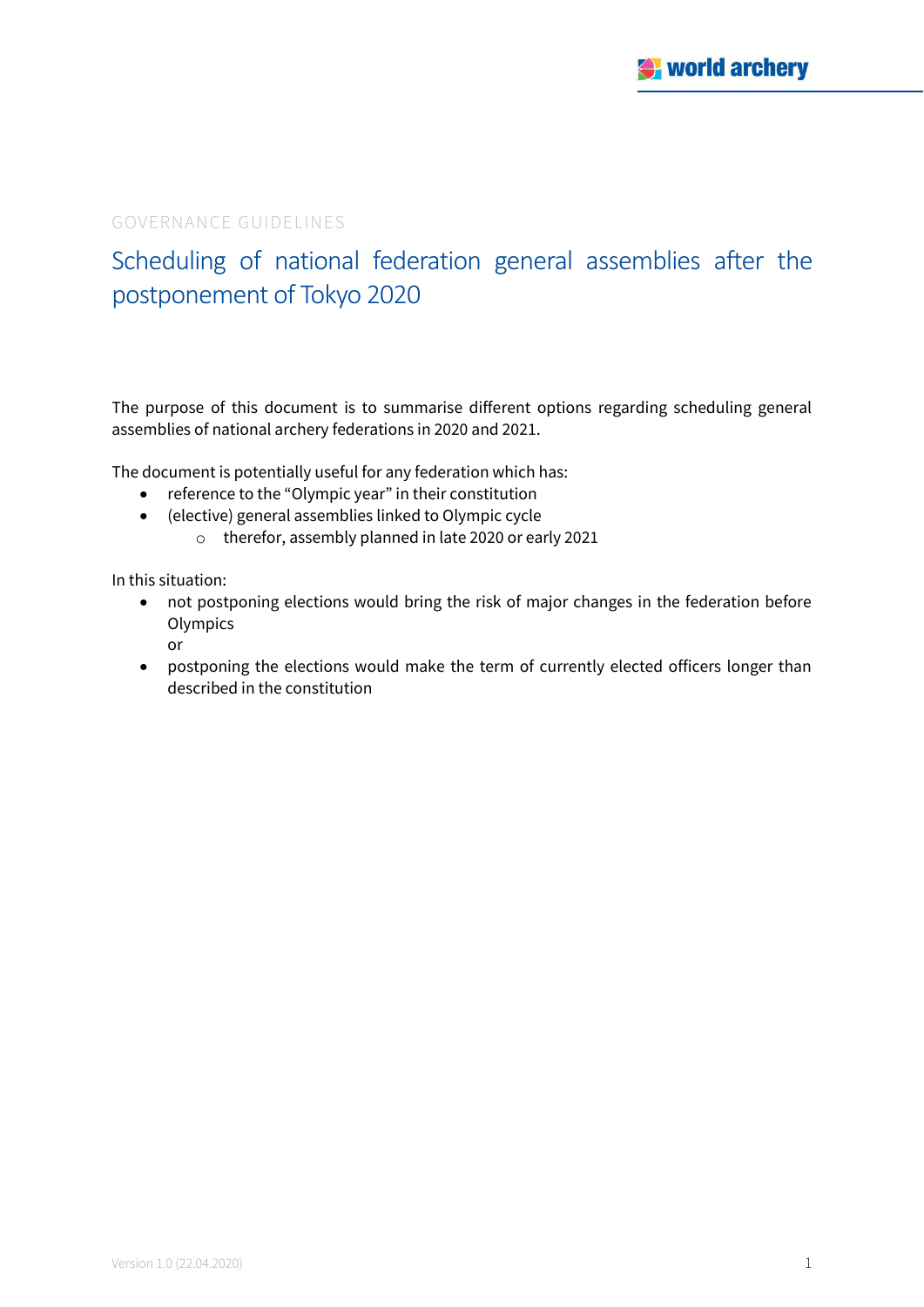## **1 Context**

Several national federations are considering how to resolve dilemmas regarding the scheduling of General Assemblies/Congresses resulting from the **postponement** of the Olympic Games Tokyo 2020 due to the global COVID-19 crisis. This document provides some notes on the situation.

## **2 Need for legal input**

This document does not constitute legal guidance. It is recommended that national federations take appropriate legal advice before making what are clearly important decisions for the organisation and their members. Precise legal requirements may vary depending on the type of legal entity involved and on the country in which they are based.

It is also important to be aware of the government or National Olympic Committee decisions regards this topic, if any. There might be common approach among national sports federations.

## **3 Incompatible requirements in Constitution/Statutes regarding scheduling of General Assembly**

A number of national federations and their constituent member organisations have articles in their Constitution/Statutes specifying that a biennial General Assembly will take place "in even numbered years" / "in the year of the Olympic Games" etc. In some cases it is also explicitly stated that this will be an electoral General Assembly. In other cases, the General Assembly is held annually.

The postponement of Tokyo 2020 may make the requirements of the Statutes/Constitution impossible to fulfil, or a decision may be needed because a General Assembly is currently scheduled for later in 2020.

## **4 Possible decisions regarding the General Assembly**

## **4.1 Maintain the plan to hold the General Assembly in the later months of 2020**

Pros:

- No disruption to General Assembly schedule or electoral cycle
- Planning work that is already underway can continue

Cons:

- General Assembly would make major decisions and elections would take place only a few months before the Olympic Games in 2021 (only an issue for biennial General Assemblies)
- Depending on how the situation regarding COVID-19 and restrictions progresses in your country, it might still prove necessary to postpone the General Assembly nearer the time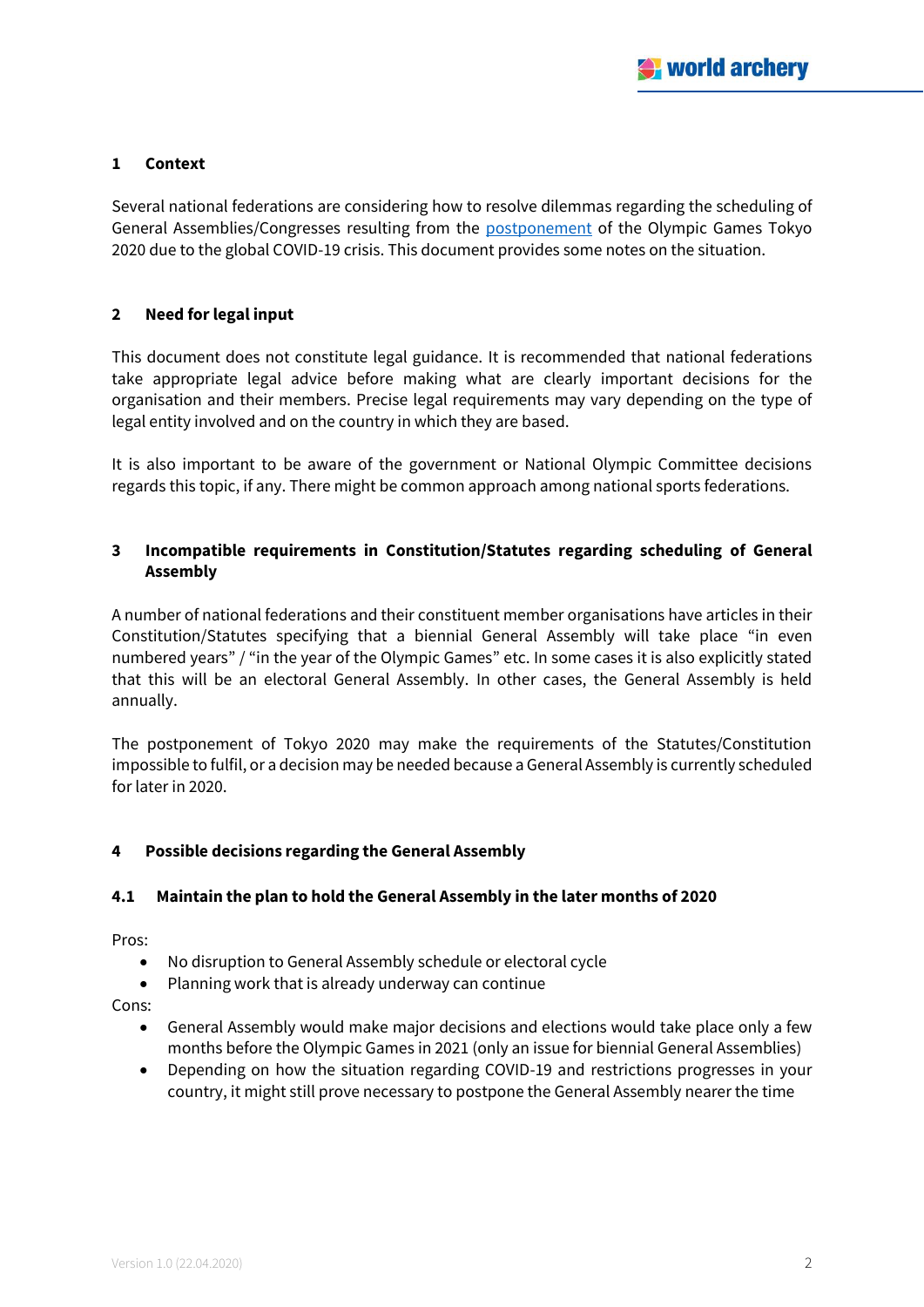## **4.2 Postpone the General Assembly until after the Olympic Games in 2021, potentially with an online meeting for members before the end of 2020**

Pros:

- Retain link to Olympic cycle, with continuity for the time being then important decisions and elections taking place after the Games (for biennial General Assemblies)
- Reduced risk of a need to postpone the General Assembly nearer the time

#### Cons:

- Existing mandates for elected and appointed officials will need to be extended for one year, if elections are due in 2020
- Electoral terms would presumably need to be for three years from 2021 to 2024 on an exceptional basis, if elections are due in 2020
- Important General Assembly decisions will be postponed and members will not have an opportunity to provide their input this year
- Potential costs incurred for cancellation of 2020 event, if any already done
- Possibility of suspicions about political motives for the delay

If the General Assembly is postponed until 2021, consider organising a special online meeting / information session for members before the end of 2020, which could provide an opportunity for dialogue and interaction. It may even be possible to reach formal agreement on certain matters.

## **4.3 Organise the General Assembly in 2020 as an online event only**

Pros:

- Enable the General Assembly to take place on or close to the planned dates, regardless of restrictions
- Opportunity to test an online system which might not be accepted in other circumstances
- Costs will probably be lower than for an in-person meeting

Cons

- Potentially difficult to manage with different levels of technological capability and experience among the membership
- Online voting systems are not yet well-established
- General Assembly would make major decisions and elections would take place only a few months before the Olympic Games in 2021 (only an issue for biennial General Assemblies)

## **5 Methods of changing the dates of the General Assembly**

## **5.1 General decision done on national level**

There might be a decision done by the ministry or National Olympic Committee that would have the legislative power over all national federations in that country. This might be done in order to avoid major changes before the Olympic Games.